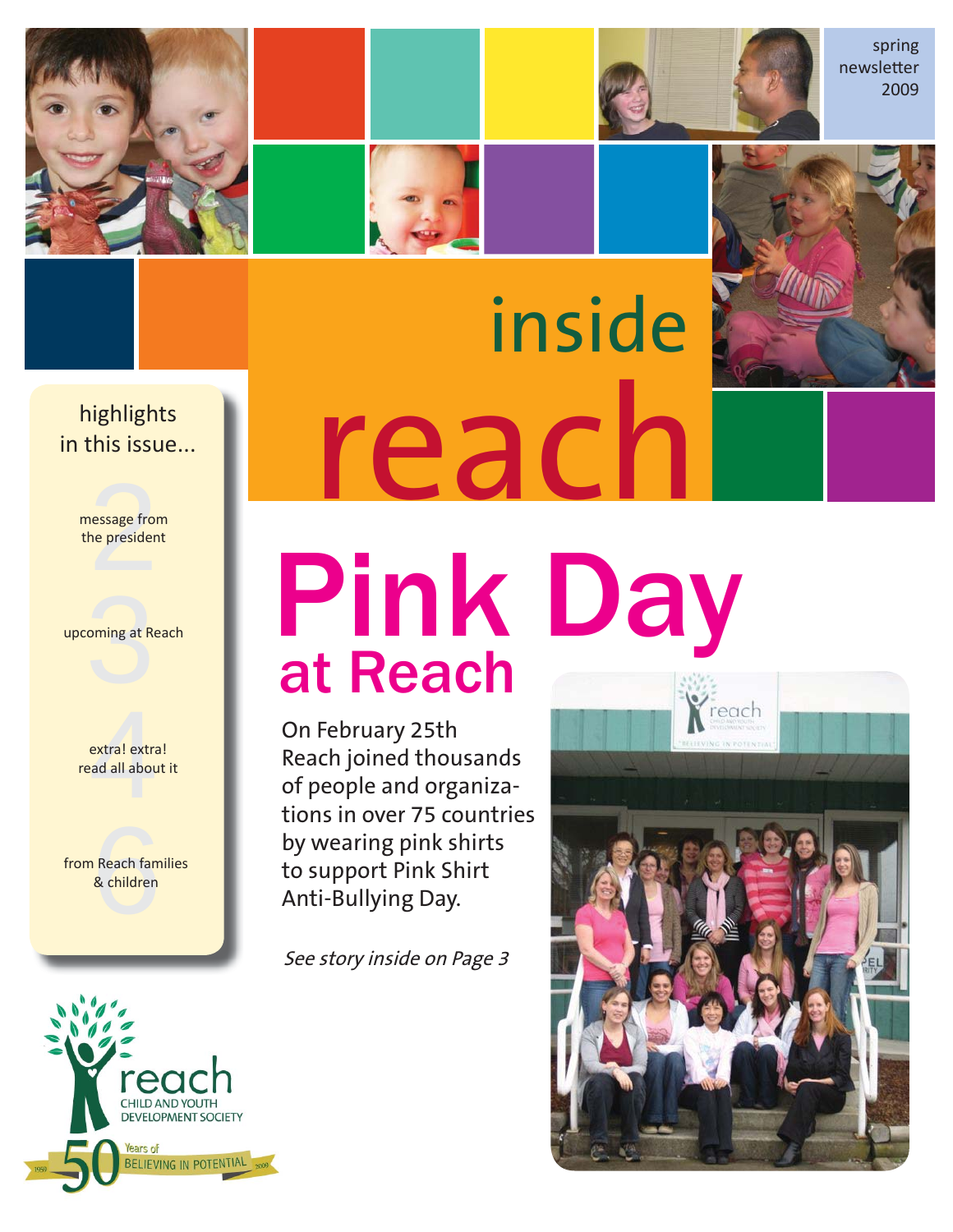# inside reach

is published quarterly and it is distributed free of charge to the membership of Reach Child and Youth Development Society.

If you would like to receive this newsletter electronically please contact Reach at info@reachdevelopment .org and write "electronic newsletter" in the subject line.

If you would like to become a member of Reach Child and Youth Development Society please call 604-946-6622 ext. 0 for more information.

If you would like to subscribe or unsubscribe to the "inside reach" newsletter please call 604-946-6622 ext. 0 or email info@reachdevelopment.org and write "newsletter" in the subject line.

Submissions are welcome. Childrens writing or artwork submissions are welcome. Please include your contact information with your submission.

Submissions can be emailed to cnidoski@reachdevelopment. org with "newsletter" in the subject line, faxed to 604-946- 6622 (please do not fax artwork), mailed or dropped off at the front desk. For more information about the "inside reach" newsletter please call 604-946-6622 ext.337.

# **Message from the President: Giving**.....

Why do we give, why do we have this drive to contribute back? We give all the time and may not realize how much.

We give someone a smile. We give to our children's sports teams. We give to door-to-door canvassers, especially the little kids. We give at our schools, we give to our favourite charity. We give an extra dollar when they ask us to at the grocery store check-out.

We give our money, we give our time, and we give our attention and our passion. When we feel gratitude for the bounty we have in our lives, we give. When we see the challenges other people face, we give. We care and so we give.

Reach flourishes because of what people contribute to our organization. Our employees give so much of themselves; parents, friends and families of our children give in so many ways, and Reach is so much the richer for this. Reach is strong because it is the focus of all this giving, people giving from the heart because they see the amazing things that happen in here, because they have a passion for the children we serve.

*Marcia McCafferty Board President*

So really, giving is all about love: what we love, who we love, and giving creates an interconnection that expresses that love. Giving is a vehicle for this connection.

We are dedicated to new and expanding volunteer opportunities in our organization, because you have told us that that is one way that members of our society would like to support Reach.

We would like to thank all of you who have given of yourselves in the past, as we explore new opportunities within Reach for people to continue to give.

Below is a link to a beautiful example of just what one group achieved when they explored their own imaginative way of coming together. Enjoy!

http://vimeo.com/moogaloop.swf?clip id=2539741



## **Board of Directors 2008/2009**

Marcia McCafferty, President Jack Davidson, Treasurer Barbara Donnelly, Director Jill Desjarlais, Secretary Rob Vanspronssen, Director JoAnn McKenzie, Director Phyllis With, Director Bev Pomeroy, Director Karen Ostrom, Director Kari Thomas, Director Joelle Thorburn, Director Allison Howard, Director



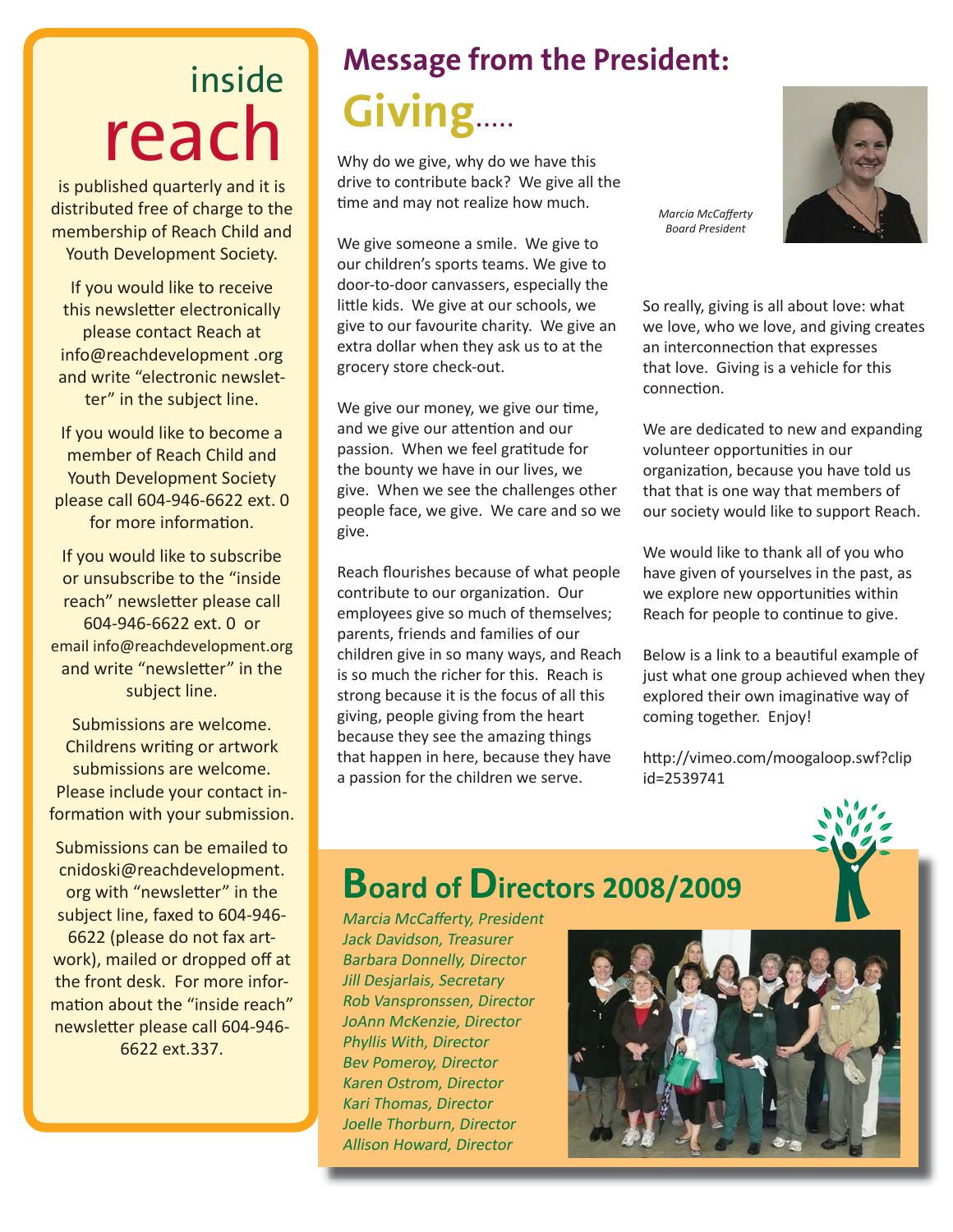# **Upcoming at Reach.**

#### **Summer Preschool Registration is on!**

Reach Developmental Preschool-South Delta is now accepting registration for the Summer Preschool Program:

• July 7 to August 28th, 2009 Tuesday to Friday Mornings 9:00 to 11:30 / Afternoons 12:30 to 3:00 Select one of more days per week Cost: \$15 per session To register call 604.946.6622 ext. 308

#### *Reach announces its new Parents Support Circle*

Parent Support Circle is a free, bi-weekly, confidential parent gathering with a focus on parenting children with ADHD or behaviour challenges. Led by trained facilitators. Every second Friday from 9:30 - 11:30am To register call Lisa at 604.946.6622 ext. 342 or email lisaw@reachdevelopment.org or call Bella at 604.569.3110 or email at office@parentsupportbc.ca

#### *Join Reach on the Walk Now for Autism*

• Last year Team Reach raised over \$6,000 for Autism Speaks. Visit our TEAM REACH page at www.walknowforautism.org



### *Kids Friendship Club (KFC)*

Reach created the Kids Friendship Club as a bridge to build opportunities for children with autism to develop and maintain friendships. Fall registration is on now. Contact 604.946.6622 ext. 312.

• Ages  $9 - 11$  Wednesday nights from 6:00-7:30pm Ages 12 - 15 Tuesday nights from 6:30-8:30pm

## **from the Reach Library....**

Lisa Woudzia, Associate Executive Director, Reach Child and Youth Development Society



This teen self help book is full of activities that your teen can do, or you can do with your teen, that will help with anxiety as well as with other struggles teens experience. What I really like about this book is that although the focus is anxiety, the method is self reflection. Self reflection does not come easily, and practicing for any reason is helpful. Becoming conscious of our thoughts and how those thoughts affect our feelings is a skill that is useful in all facets of life. It is the basis of cognitive behavioural therapy, which is a widely used and successful approach in counselling.

The book has the teen examine their thinking and how this affects their anxiety and the way they feel in general. One activity is to keep a log of the events in the day and to rate each event on how anxiety provoking it is. This exercise allows the reader to obtain an accurate picture, rather than over or underestimating how anxious they are. Some other useful exercises involve attitude, and how the same situation affects people differently simply because of the way they think about it; how worry is useless and may make things worse; all or nothing thinking, such as if you fail a test, you quickly move to the conclusion that you are a failure. These exercises get the reader to examine how they are thinking about things.

More general approaches are also covered, such as fitting more exercise into your life; progressive relaxation; deep breathing; problem solving; and keeping yourself organized.

You can pick and choose which exercises are most relevant and useful for your situation. Of course, as with any self help book like this, success depends upon whether one actually takes the time to do the exercises and following through. The suggestions and strategies are sound, but whether your teen will be interested in doing them is another matter, and there is no assistance in this regard. For a motivated teen, this is an excellent resource.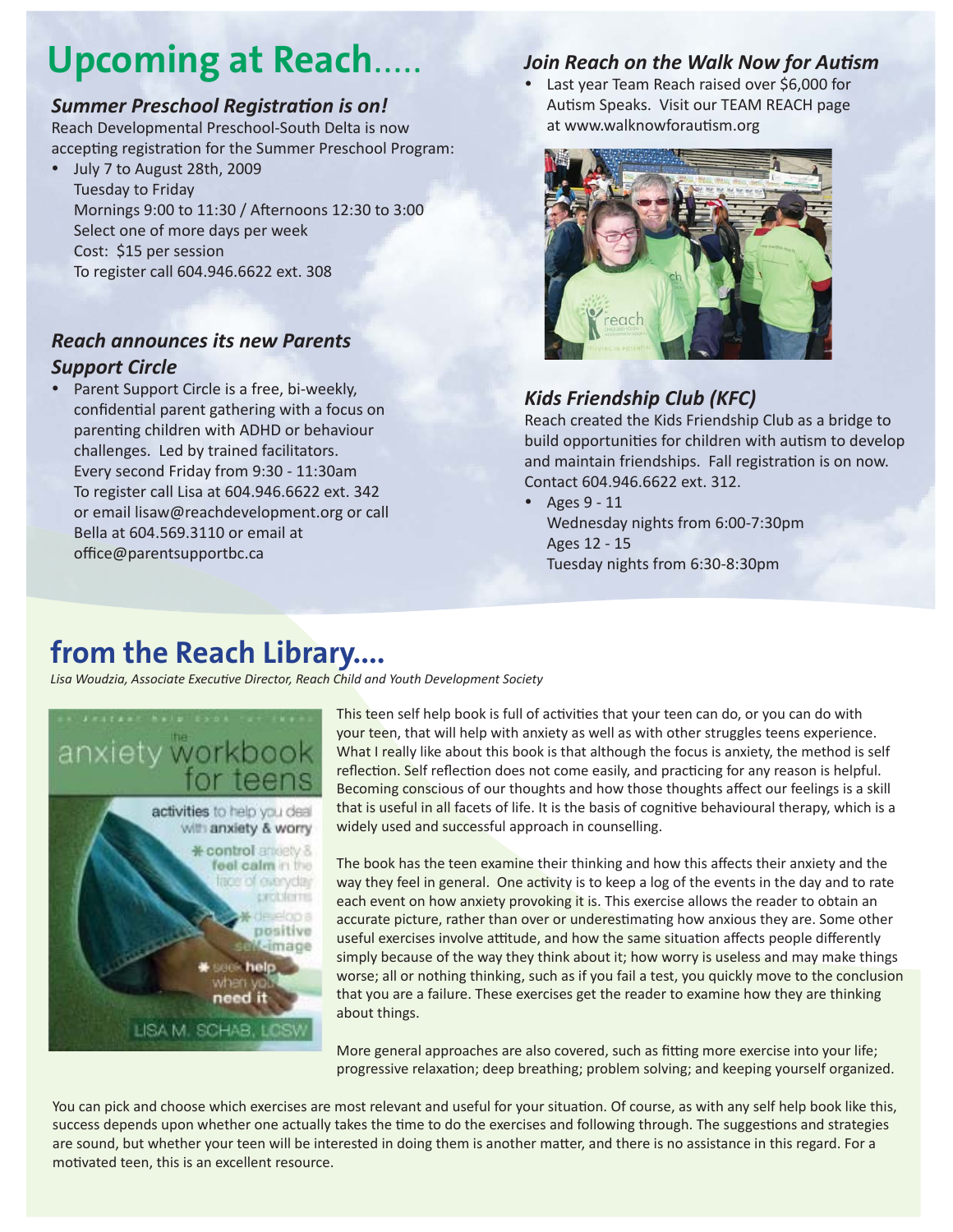**EXTRA EXTRA!**

## *Read all about it.....from the Optimist in 1960*

**This year Reach is celebrating 50 years of providing programs and services that have made a difference in the lives of children with special needs in the South Fraser region.** 



Tony Schmand, president of the Delta Association for the Handicapped, gratefully accepts keys to a new Legion-bought school bus.

Making the presentation is Ted Cheetham, treas-Easing the presentation is 1ed Cheetham, treasurer of Delta Legion Branch 61. George McKay, Legion president, and Nesta Clark, first vice-president, look on.

Tuesday night bingos at the Legion Hall in Ladner will pay for the \$3,000 bus.<br>The association's first bus, donated by Ladner Kinsmen nine years ago, recently retired with 168,-

000 miles on it. Legion members decided to buy the bus the same night Mr. Schmand sought their assistance.

In the 1960's Reach was known as The Delta Association for Handicapped Children (DAHC). Part of our 50 year history includes the creation of the Ladner Farm Training Centre by Tony Schmand, then Vice-President of The Delta Association for Handicapped Children and parent of a youth with special needs. Mr. Schmand dreamt up the idea of a Farm Training Centre for children with special needs who are older than 16, who could not attend the DAHC special classroom, and had very few other options for education and vocational training. The new farm would provide employment and training in work readiness skills and farm work experience. The Ladner Farm Training Centre opened in the Fall of 1964 and in 1966 was officially recognized by the Department of Education and granted per student funding and transportation costs. The Centre took children from Delta, Surrey and Langley school districts. Today The Farm Training Centre is housed by the Delta Community Living Society's Work Plus program, sitting alongside Reach's current Ladner location. For more about Reach's 50 year history visit our 50 Years page at www.reachdevelopment.org

# **Saluting Reach Volunteers..**

When a child has developmental needs, help is within reach. Volunteers at Reach have been helping children reach their potential for 50 years. National Volunteer Week was April 19 to 25 with the theme of 'Celebrating People in Action', honouring the individuals who dedicate themselves to taking action and helping out in their communities. Reach would like to thank all of our dedicated volunteers, such as our Board of Directors, some of whom have volunteered with us for over a decade! It is their hard work and commitment that has helped us to continue to grow and continue to make accessible and provide the very best possible direct services to local children, youth and families. Thank you Board volunteers, and all the other Reach volunteers, for generously giving your time and your talents and for your commitment to making a difference in the lives of children with developmental needs.

If you would like to help in your community by volunteering with Reach, please contact us. We have a wide variety of volunteer opportunities available, from fundraising events, assisting staff in programs, to committee participation. Visit www.reachdevelopment.org and click on the 'Volunteer' page to find out more. Together we can all make a difference.

#### **Volunteers make a** difference!



Thank you all of our caring volunteers for your commitment to helping children reach their potential. You can make a difference too. Volunteer with Reach



Contact Elysa at 604-946-6622 ext.312 or elysap@reachdevelopment.org To learn more about volunteer opportunities at Reach visit our web site www.reachdevelopment.org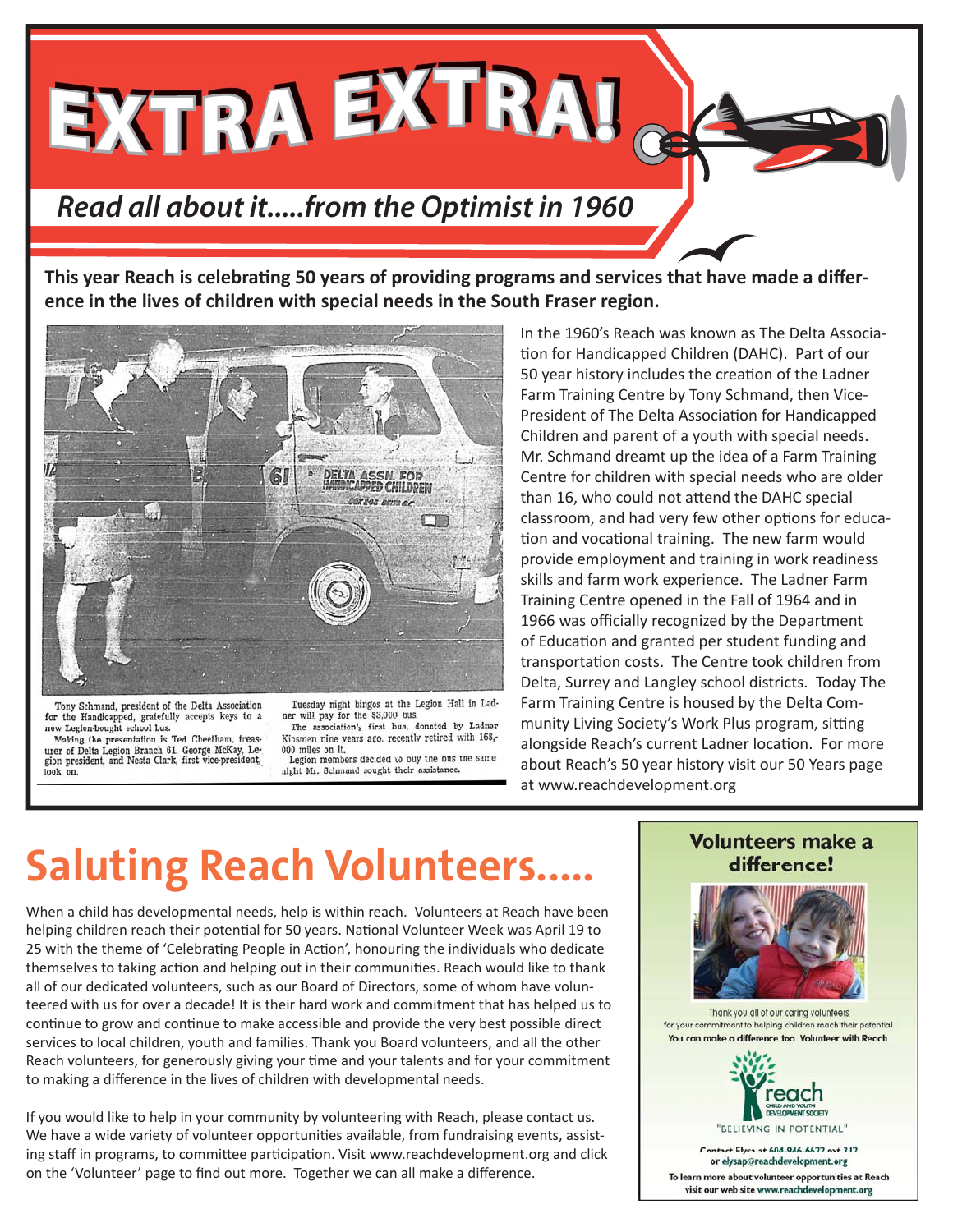

**Reach**  goes PINK for Anti-Bullying Day

In the past several years bullying has been brought to the forefront of issues that parents, schools and organizations want to address to find effective ways of preventing. The Province of British Columbia proclaimed February 25th Anti-Bullying Day, and from that emerged Pink Shirt Day, a campaign to promote the prevention of bullying. Schools, organizations and individuals across BC, as well as in 75 countries across the world, all took part in wearing pink on that day to support efforts to end bullying. Reach took part in both North Delta and South Delta, with staff, teachers, therapists and children dressed in pink shirts to show their support.

Reach Developmental Preschool North Delta was one Reach program that took part in Pink Shirt Day. The message that bullying is wrong, and that bullying hurts, is especially important to share with young children just beginning their journey into the social world.

"We believe that Pink Shirt Day is an important and meaningful activity for preschoolers because the social learning starts here", said Jean Sedor, Teacher and Coordinator of Reach Developmental Preschool in North Delta.

One of the ways to address bullying is to guide children into gaining a sense of value and respect for others as well as for themselves. "At preschool we talk about how everyone has abilities", added Sedor, "That we are special as individuals, unique, and that each person has something to offer. As teachers we show and model for the children how each person's contribution is accepted, valued and respected." Throughout the day the children at Reach Preschool talked about what Pink Shirt Day meant. "One child let their peers know that it was anti bullying day, and when asked what that meant responded with 'No more bullying!'" said Sedor, " Some of the children said they were wearing pink because it meant 'don't be mean anymore'."

Even though Pink Shirt Day is over for this year, its message should continue to be reinforced with children. With the proclamation of Anti-Bullying Day the Ministry of Education developed resources for parents to help families better understand their shared role in bullying prevention. The parent resource brochure and Internet safety tips were published in 14 languages and can be found online at http://www.bced. gov.bc.ca/sco/resources.htm#keepingkidsafe. The site includes some other valuable parent resources including "Call it Safe", a parent guide to dealing with bullying in elementary and secondary schools, and "Social Responsibility: A Framework" that provides educators, students, and families with a common set of expectations for student development in four categories: contributing to the classroom and school community; solving problems in peaceful ways; valuing diversity and defending human rights; and exercising democratic rights and responsibilities.

To hear more Pink Day stories and get more information go to the website at

www.pinkshirtday.ca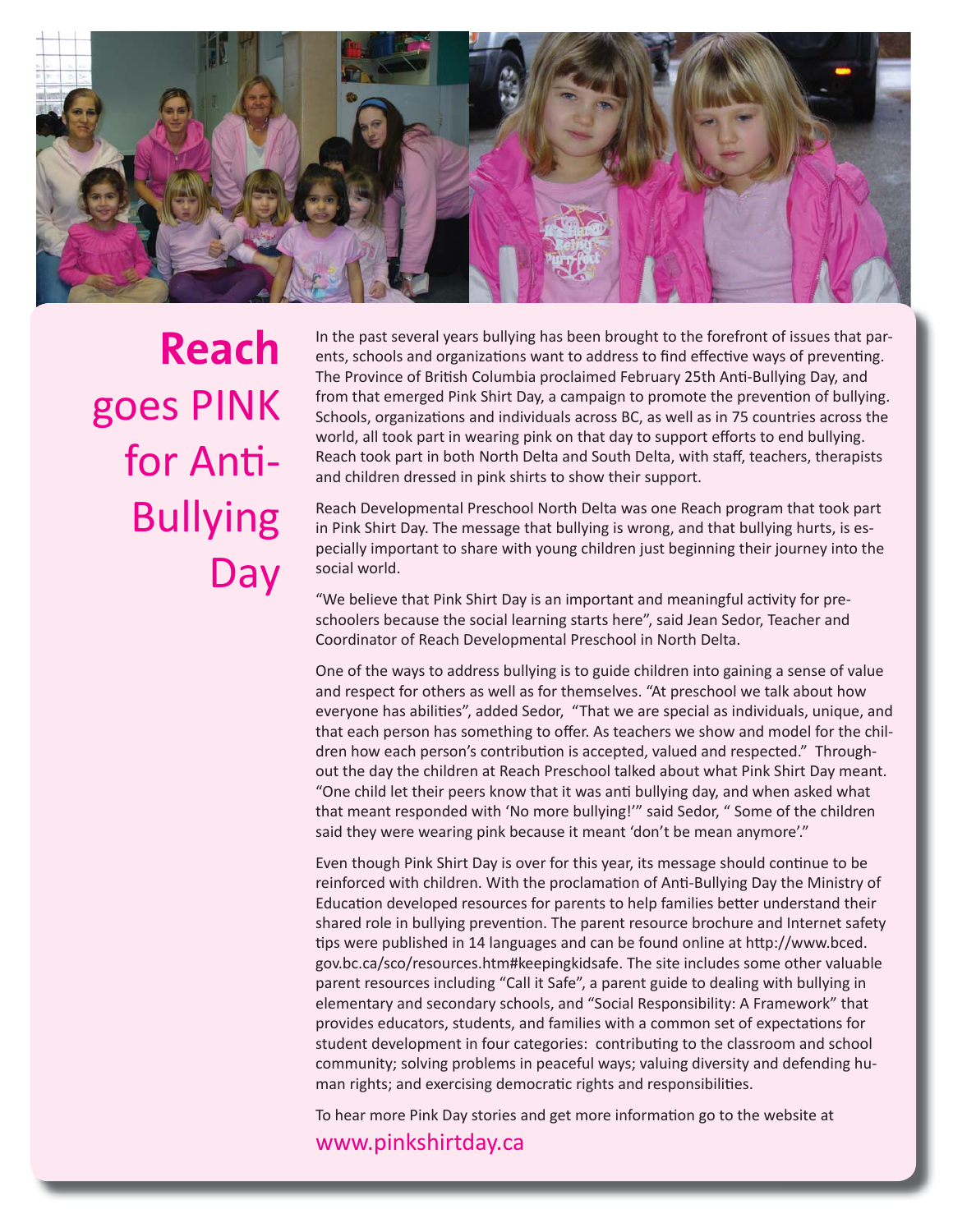## **From Reach Families and Children…**

**In this issue we are featuring the amazing computer artwork of 9 year old Balaj, a student in Reach's Positive Behaviour Support Program. Balaj's mother told us that Balaj began drawing with pencil and paper at the age of 8. When she showed him a drawing program on the computer, Balaj started drawing with it. Balaj loves the city and often draws scenes of the city from memory.**

## **Thank you for sharing your marvelous artwork with us Balja!**



# **Canada.....**

*Ontario follows BC's lead in closing all institutions for people with developmental disabilities* 

Ontario officially joined British Columbia in becoming one of four provinces in Canada to close all of its large institutions for people with developmental disabilities.

Ontario's journey from an institution-based service system to a community-based system has been a long one. In 1987 the Ontario government announced plans to close all of its large institutions and at the time, there were over 6000 people in 16 different facilities. Today, thanks to groups such as People First of Canada, People First of Ontario and Community Living Ontario, individuals in that province who were once segregated from society are meeting new neighbours, co-workers, schoolmates and friends, and participating as citizens in their communities.

**ARRARDRADORDRADORDRADORDRADORDRADORDADORDADORDADORDADORDADORDADORDADORDADORDADORDADORDADORDADORDADORDADORDADOR** 

Over the years the Ontario Government held broad consultations on the transition to community living with a number of groups and individuals, including former residents of BC institutions, their family members and staff from the BC Association for Community Living.

As one of the first provinces in Canada to close all of its large institutions for people with developmental disabilities. British Columbians were the pioneers of the community living movement, holding dear the values of inclusion.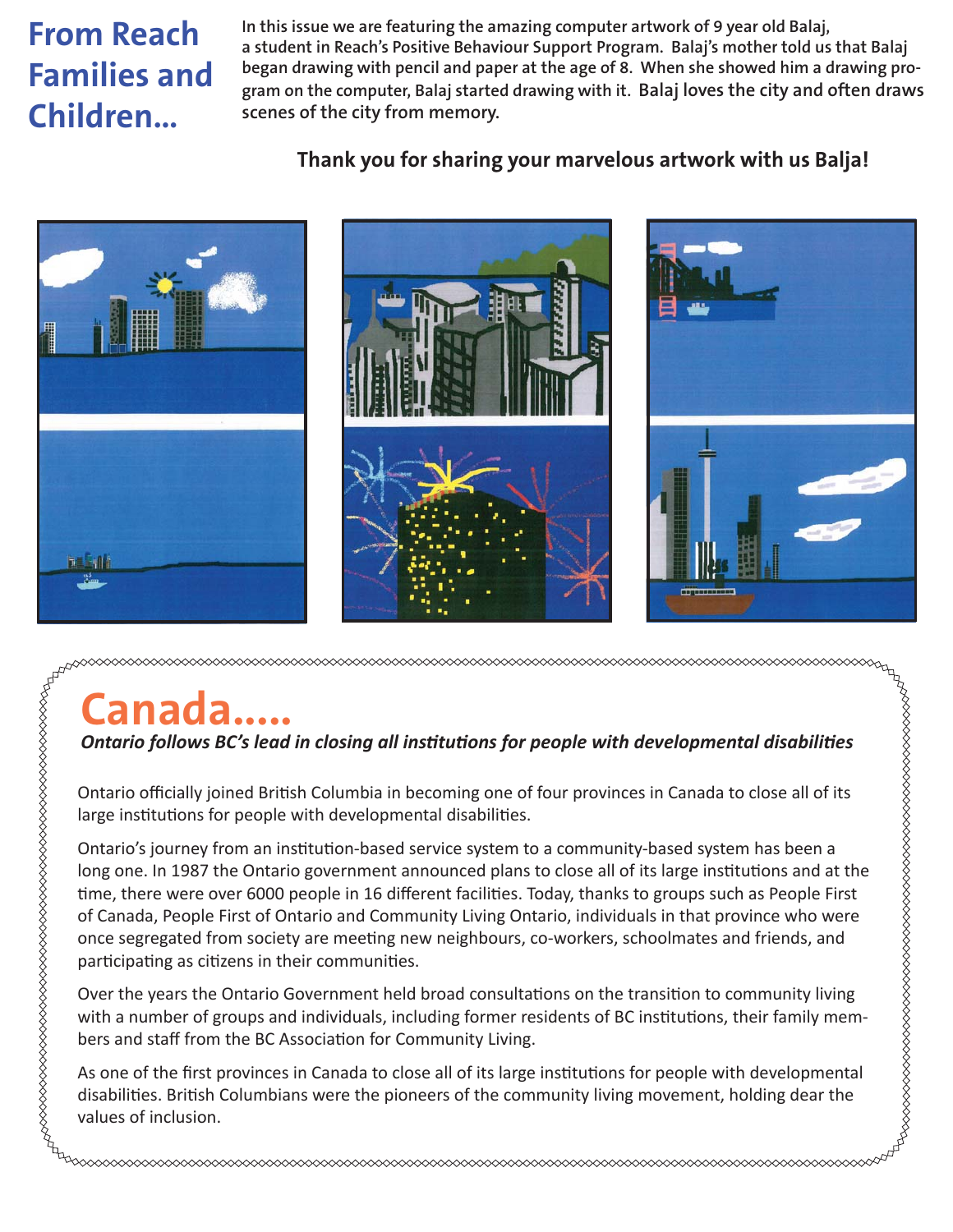# **Mark your calendars.....**

| Date & Cost                                                                                                                                                                                                                      | <b>Event and description</b>                                                                                                                                                                                                                                                                                                                                                                                                                                                                                                                                                                                                                                                                                                                                                  | <b>Location and Contact information</b>                                                                                                                                                                                                               |  |
|----------------------------------------------------------------------------------------------------------------------------------------------------------------------------------------------------------------------------------|-------------------------------------------------------------------------------------------------------------------------------------------------------------------------------------------------------------------------------------------------------------------------------------------------------------------------------------------------------------------------------------------------------------------------------------------------------------------------------------------------------------------------------------------------------------------------------------------------------------------------------------------------------------------------------------------------------------------------------------------------------------------------------|-------------------------------------------------------------------------------------------------------------------------------------------------------------------------------------------------------------------------------------------------------|--|
| The 2009 Summer camp schedule for children with special needs is now available on-line at<br><b>ACT: Autism Community Training website at the following link:</b><br>www.actcommunity.net/Al/Resources/Summer Camp List 2009.pdf |                                                                                                                                                                                                                                                                                                                                                                                                                                                                                                                                                                                                                                                                                                                                                                               |                                                                                                                                                                                                                                                       |  |
| Saturday<br>June 6, 2009<br>RSVP by May 22<br><b>Malahat Docks</b><br>20 Huron Street<br>Victoria, BC                                                                                                                            | <b>Variety BOAT for HOPE</b><br>Your child will experience a magical day on the water as they get<br>taken around Victoria's Inner Harbour to collect treasures, fend off<br>pirates, get a little wet, and have the time of their life. Each stop<br>will have a different prize package for your child to enjoythey may<br>even get into a little mischief. The young pirates will return to feast<br>on a hearty BBQ, and enjoy the many activities provided at our<br>Treasure Island land event.                                                                                                                                                                                                                                                                         | To register or for more information<br>please call 250.477.4112                                                                                                                                                                                       |  |
| Saturday<br>June 13<br>10:30am - 12:00pm<br>Cost: \$300<br>Week long camps                                                                                                                                                       | <b>The Art of Experience</b><br>In cooperation with Tumbleweeds Theatre, the Victoria Society for<br>Children with Autism is offering an "Art of Experience" 10 week<br>workshop for youth with autism ages 10 to 14. The goal is to<br>explore all forms of artistic expression through the use of mixed<br>media while observing and recreating basic forms through still life<br>and figurative drawing.<br>Summer camps at the Zajac Ranch for Children                                                                                                                                                                                                                                                                                                                   | For more information register phone:<br>VSCA at 250.818.4662 or email:<br>vscaactivities@gmail.com<br><b>Community Living Victoria</b><br>3861 Cedar Hill<br>Cross Road, Victoria<br>To register or for more information visit:                       |  |
| from June 27 - 30 to<br>August 24-28<br>Cost:\$500-\$1300<br>(50% of actual costs subsidized<br>by Zajac Foundation)                                                                                                             | Each year the Zajac Ranch for Children hosts hundreds of children<br>with serious and chronic illnesses and disabilities who might not<br>otherwise have a change to enjoy a summer camp experience.<br>APPLICATIONS HAVE DEADLINES SO REGISTER SOON!                                                                                                                                                                                                                                                                                                                                                                                                                                                                                                                         | www.zajacranch.com                                                                                                                                                                                                                                    |  |
| August 10 - 14<br>9:00am to 3:30pm                                                                                                                                                                                               | <b>POPARD's Introduction to Autism Spectrum Disorders -</b><br>Practical Applications: A Course for Education Professionals,<br><b>Paraprofessional and Parents</b><br>Presented by Marianne Mackenzie Garrison, E.Ed., Education and<br>Behaviour Consultant, Provincial Outreach Program for Autism and<br><b>Related Disorders</b>                                                                                                                                                                                                                                                                                                                                                                                                                                         | Registration is limited to 30<br>Call the ACT office at 604.205.5467 or<br>toll-free 1.866.939.5188 or online at<br>www.actcommunity.net<br><b>SFU Harbour Centre Campus</b><br>515 West Hastings Street<br>Vancouver, BC                             |  |
| Thursday & Friday<br>August 20 & 21, 2009<br>8:30am-3:30pm<br>Cost: \$250 to \$350<br>Parents may use<br>20% of their autism<br>funding to pay for<br>training workshops<br>and travel costs                                     | A SMILE Training Seminar - Structured Methods in Language<br>Education, Conducted by Enid Wolf-Schein, Ed. D., CCC-DLP &<br><b>ASHA Fellow (American Speech-Language Hearing Association)</b><br>This hands on two day workshop provides a detailed overview<br>of Structured Methods in Language Education (SMILE), a<br>communication development program. Teachers, SLPs, educational<br>assistants and parents have reported that SMILE is an effective<br>low-tech, multisensory methodology that can be individualized for<br>students who are speaking or reading very little or not at all. While<br>it has been used extensively for pre-schoolers, it is also useful as<br>an approach to teaching reading to students who need to more<br>individualized approach. | To register online at: www.actcommunity.<br>net or by telephone using a credit card at<br>604.205.5467, toll-free 1.866.939.5188 or<br>by fax to 604.205.5345<br><b>SFU Harbour Centre</b><br>Campus Room 1420<br>515 West Hastings street, Vancouver |  |